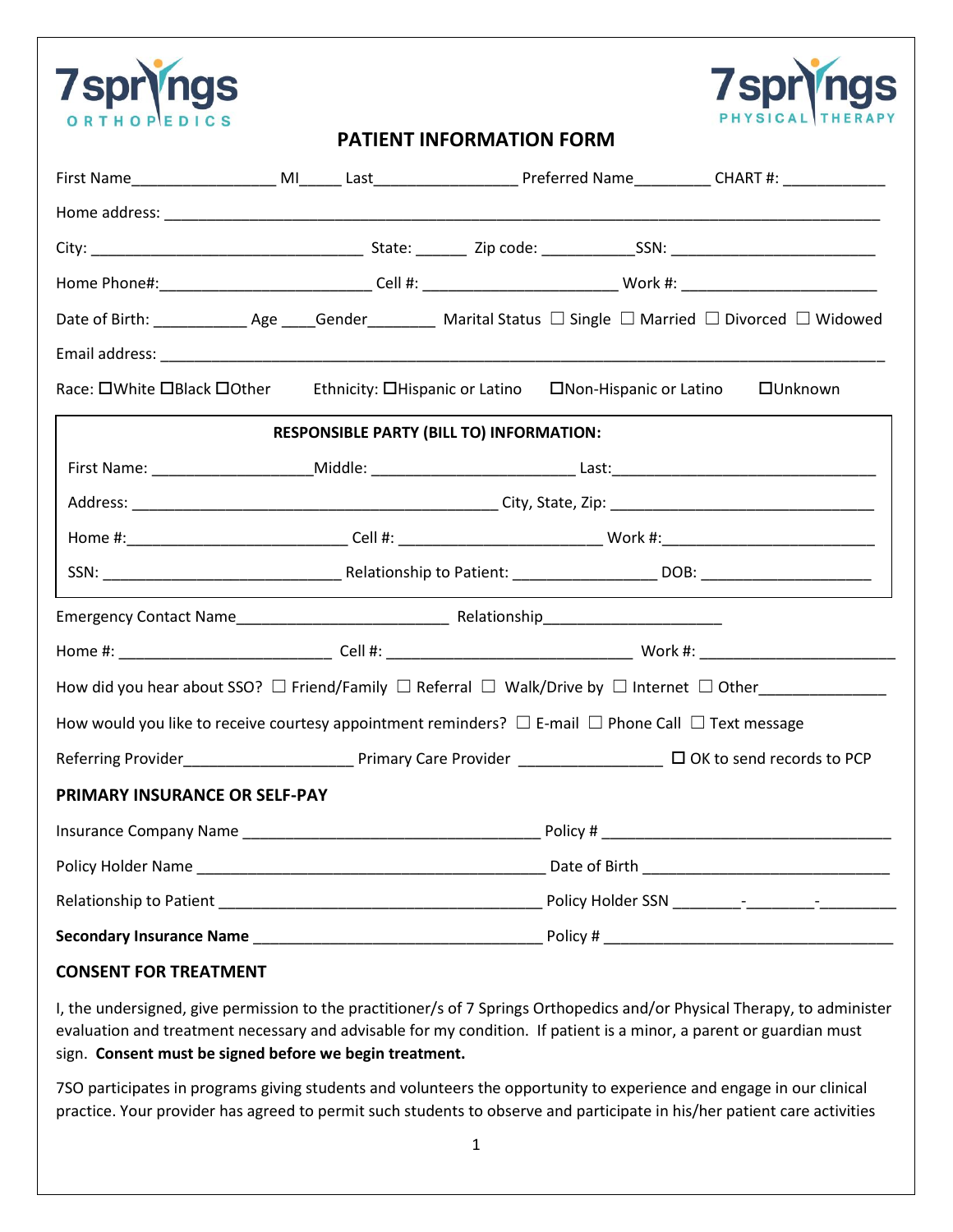



where appropriate. By signing below, you agree to permit the students working in your providers office to observe and participate in your medical care during your appointment today, including, where appropriate, providing direct medical care to you under your provider's direct supervision. You agree that you have been given the opportunity to refuse to give such consent and that you may withdraw your consent at any time during your appointment.

| Signature of Patient (or Legal Guardian) |      | Date |         |
|------------------------------------------|------|------|---------|
|                                          |      |      |         |
| Patient Name                             | DOB: | Date | CHART#: |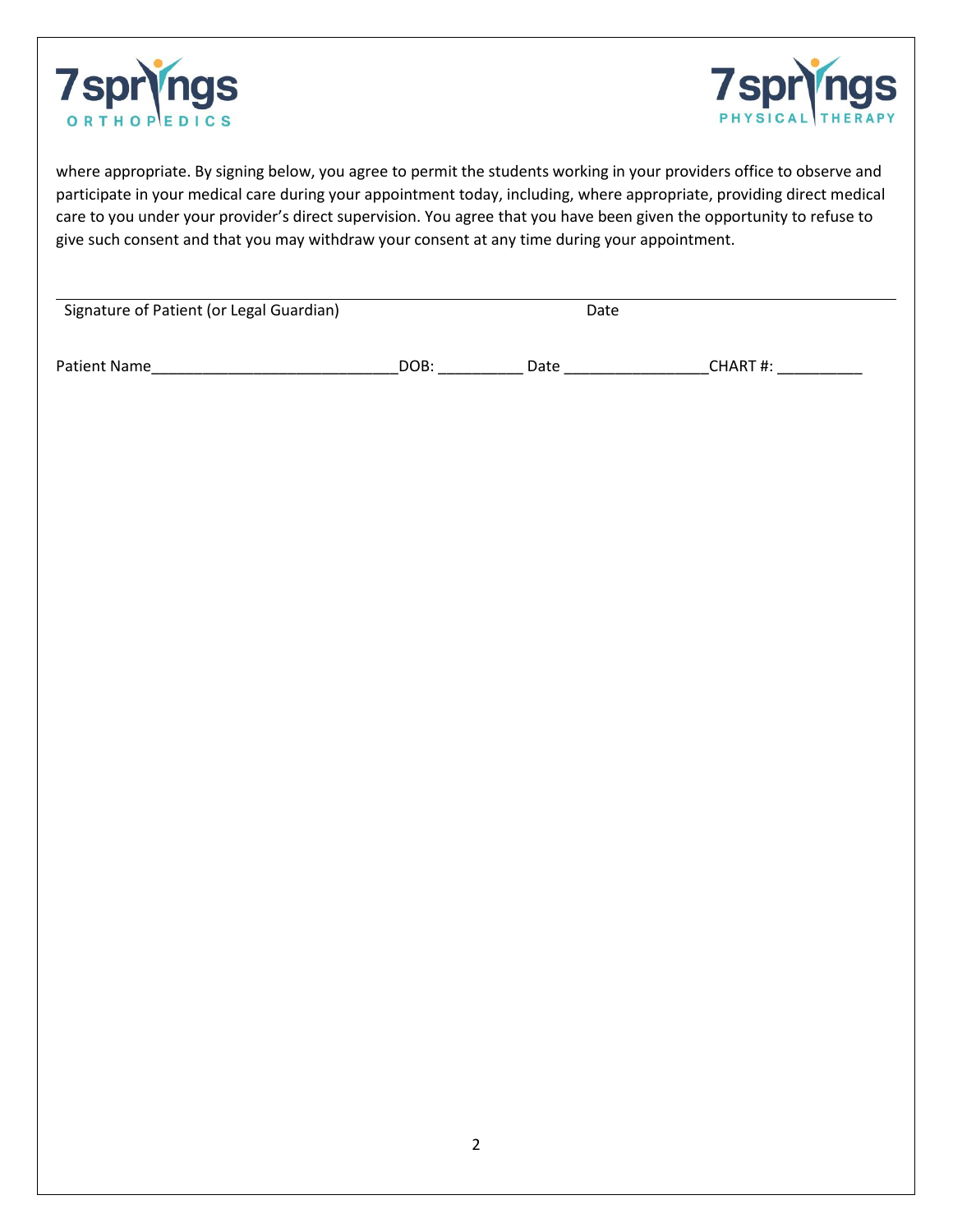



## **MEDICAL HISTORY INTAKE FORM**

|                                                                                                                                            | Height:__________________ Weight:_____________ Injury Date: ____________________                                                                                                                                                                                         |        |                            |        |                                                                                                                                     |  |  |  |  |
|--------------------------------------------------------------------------------------------------------------------------------------------|--------------------------------------------------------------------------------------------------------------------------------------------------------------------------------------------------------------------------------------------------------------------------|--------|----------------------------|--------|-------------------------------------------------------------------------------------------------------------------------------------|--|--|--|--|
|                                                                                                                                            | Referring doctor: ____________________________Primary Care Doctor: _________________________________ OK to send records to PCP                                                                                                                                           |        |                            |        |                                                                                                                                     |  |  |  |  |
|                                                                                                                                            |                                                                                                                                                                                                                                                                          |        |                            |        |                                                                                                                                     |  |  |  |  |
| Work Related: __YES __NO Reported to Employer: ___YES ___NO Attorney Name (if applicable): _________                                       |                                                                                                                                                                                                                                                                          |        |                            |        |                                                                                                                                     |  |  |  |  |
|                                                                                                                                            | ever experienced: _______                                                                                                                                                                                                                                                |        |                            |        | SYMPTOMS: Rate your pain level on a scale of $1-10$ : $0 =$ no pain, 10 being the worst pain                                        |  |  |  |  |
|                                                                                                                                            |                                                                                                                                                                                                                                                                          |        |                            |        |                                                                                                                                     |  |  |  |  |
|                                                                                                                                            | Symptoms Are: OMILD OMODERATE OSEVERE                                                                                                                                                                                                                                    |        |                            |        | Symptoms Are: CCONSTANT OR CINTERMITTENT                                                                                            |  |  |  |  |
| Other symptoms associated to this injury include: (check $(\checkmark)$ all that apply)?                                                   |                                                                                                                                                                                                                                                                          |        |                            |        |                                                                                                                                     |  |  |  |  |
|                                                                                                                                            |                                                                                                                                                                                                                                                                          |        |                            |        |                                                                                                                                     |  |  |  |  |
| $\Box$ None $\Box$ Fever $\Box$ Chills $\Box$ Weight Loss $\Box$ Numbness $\Box$ Tingling $\Box$ Swelling $\Box$ Locking $\Box$ Giving Way |                                                                                                                                                                                                                                                                          |        |                            |        |                                                                                                                                     |  |  |  |  |
|                                                                                                                                            |                                                                                                                                                                                                                                                                          |        |                            |        |                                                                                                                                     |  |  |  |  |
|                                                                                                                                            |                                                                                                                                                                                                                                                                          |        |                            |        |                                                                                                                                     |  |  |  |  |
|                                                                                                                                            |                                                                                                                                                                                                                                                                          |        |                            |        |                                                                                                                                     |  |  |  |  |
|                                                                                                                                            |                                                                                                                                                                                                                                                                          |        |                            |        |                                                                                                                                     |  |  |  |  |
|                                                                                                                                            | What Treatment & Testing have you received (check $(\checkmark)$ all that apply)? $\Box$ X-ray $\Box$ MRI $\Box$ CT Scan $\Box$ Nerve<br>Therapy $\Box$ Occupational Therapy $\Box$ Bracing $\Box$ Orthotics $\Box$ Medication $\Box$ Injections $\Box$ Other: _________ |        |                            |        | Conduction/EMG $\Box$ Bone Scan $\Box$ Bone Density Scan $\Box$ Bloodwork Labs $\Box$ Myelogram $\Box$ Chiropractic $\Box$ Physical |  |  |  |  |
|                                                                                                                                            | <b>MEDICAL HISTORY/REVIEW OF SYMPTOMS</b> (check $(\checkmark)$ all that apply                                                                                                                                                                                           |        |                            |        |                                                                                                                                     |  |  |  |  |
|                                                                                                                                            | Asthma or breathing issues                                                                                                                                                                                                                                               | $\Box$ | Anemia                     | $\Box$ | <b>Bleeding Disorders</b>                                                                                                           |  |  |  |  |
| П                                                                                                                                          | Arthritis                                                                                                                                                                                                                                                                | $\Box$ | Cancer                     | $\Box$ | Cirrhosis/ Liver Disease                                                                                                            |  |  |  |  |
|                                                                                                                                            | Depression                                                                                                                                                                                                                                                               |        | Multiple Sclerosis         | $\Box$ | <b>Circulation Problems</b>                                                                                                         |  |  |  |  |
|                                                                                                                                            | <b>Diabetes</b>                                                                                                                                                                                                                                                          |        | <b>High Blood Pressure</b> | $\Box$ | Epilepsy                                                                                                                            |  |  |  |  |
|                                                                                                                                            | Hepatitis                                                                                                                                                                                                                                                                |        | <b>Heart Problems</b>      | П      | Stroke                                                                                                                              |  |  |  |  |
|                                                                                                                                            | <b>Stomach Ulcers</b>                                                                                                                                                                                                                                                    |        | Tuberculosis               | $\Box$ | <b>Rheumatoid Arthritis</b>                                                                                                         |  |  |  |  |
|                                                                                                                                            | Kidney Disease                                                                                                                                                                                                                                                           |        | High Cholesterol           |        | Headaches                                                                                                                           |  |  |  |  |
|                                                                                                                                            | Hemophilia or Slow Healing                                                                                                                                                                                                                                               |        | Osteoporosis               | Г      | Scoliosis                                                                                                                           |  |  |  |  |
|                                                                                                                                            | <b>HIV</b>                                                                                                                                                                                                                                                               |        | Gout                       | $\Box$ | Fibromyalgia                                                                                                                        |  |  |  |  |
|                                                                                                                                            | Hypo/Hyperthyroidism                                                                                                                                                                                                                                                     |        | <b>Renal Dialysis</b>      |        | Sleep Apnea                                                                                                                         |  |  |  |  |
|                                                                                                                                            | Angina/Chest Pain                                                                                                                                                                                                                                                        |        | Lung Disorder              |        | Other                                                                                                                               |  |  |  |  |